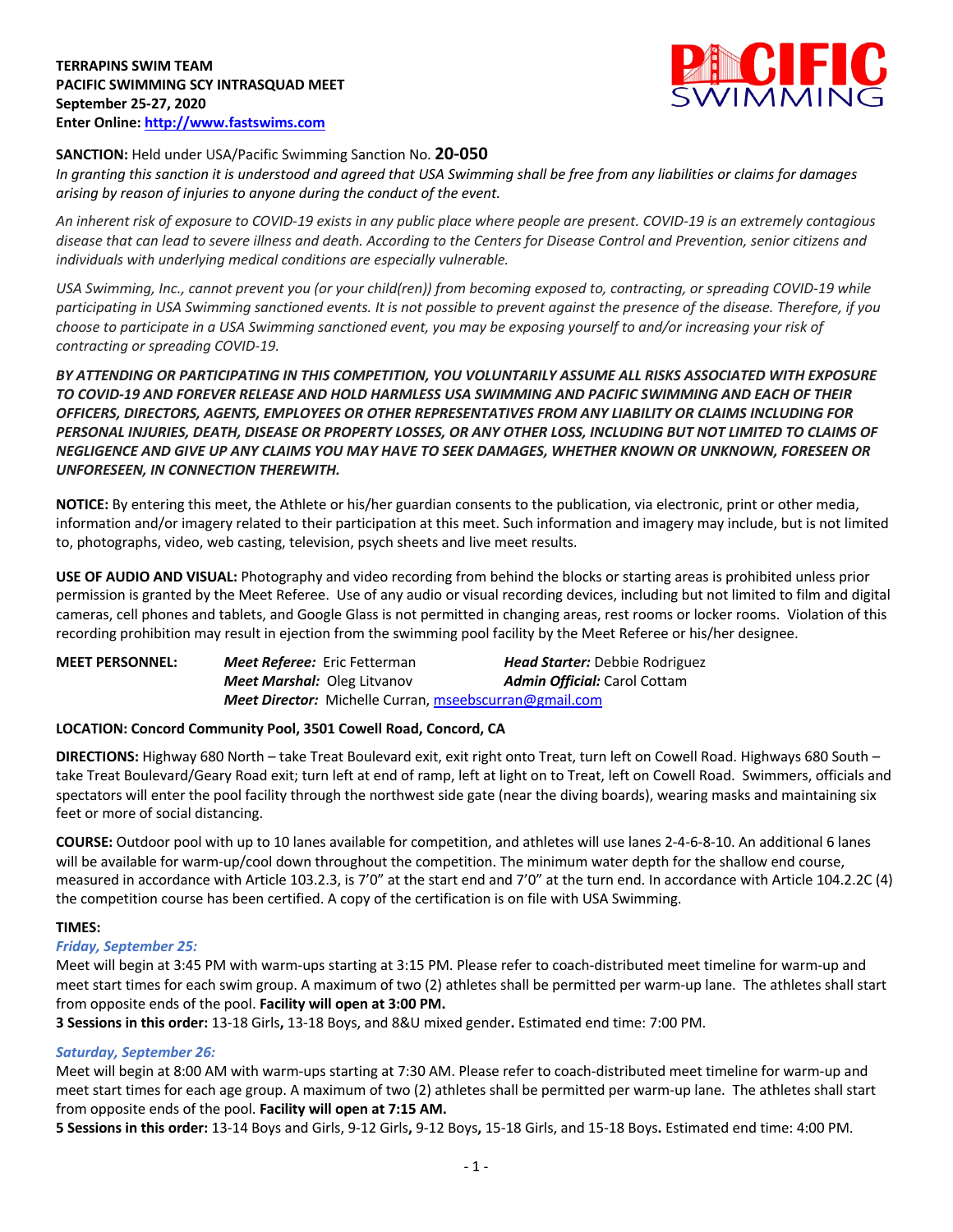#### *Sunday, September 27:*

Meet will begin at 8:00 AM with warm-ups starting at 7:30 AM. Please refer to coach-distributed meet timeline for warm-up and meet start times for each age group. A maximum of two (2) athletes shall be permitted per warm-up lane. The athletes shall start from opposite ends of the pool. **Facility will open at 7:15 AM.** 

**5 Sessions in this order:** 13-14 Boys and Girls**,** 9-12 Girls**,** 9-12 Boys**,** 15-18 Girls, and 15-18 Boys**.** Estimated end time: 4:00 PM.

**RULES:** • Current USA and Pacific Swimming rules and warm-up procedures will govern the meet. A copy of these procedures will be posted at the Clerk-of-Course.

• All applicable adults participating in or associated with this meet, acknowledge that they are subject to the provisions of the USA Swimming Minor Athlete Abuse Prevention Policy ("MAAPP"), and that they understand that compliance with the MAAPP policy is a condition of participation in the conduct of this competition.

- All events are timed finals.
- All events will swim fast to slow.
- All Athletes ages 12 and under should complete competition within four (4) hours.

• Entries will be accepted until the number of splashes exceeds the estimated timeline, per the "Four-Hour Rule," based on the Athletes age and gender.

• Athletes age 8 & Under may compete in up to **THREE** events on each day. All other Athletes may compete in up to **TWO** events on each day.

• If local conditions warrant it the Meet Referee, with the concurrence of the Meet Director, may require a mandatory scratch down.

• **All Coaches and Officials must wear their USA Swimming membership cards in a visible manner.** 

• All athletes 18 and older must have completed the Athlete Protection Training to be allowed to compete.

**UNACCOMPANIED ATHLETES:** Any USA Swimming Athlete-Member competing at the meet must be accompanied by a USA Swimming Member-Coach for the purposes of Athlete supervision during warm-up, competition and warm-down. If a Coach-Member of the Athlete's USA Swimming Club does not attend the meet to serve in said supervisory capacity, it is the responsibility of the Athlete or the Athlete's legal guardian to arrange for supervision by a USA Swimming Member-Coach. The Meet Director or Meet Referee may assist the Athlete in making arrangements for such supervision; however, it is recommended that such arrangements be made in advance of the meet by the Athlete's USA Swimming Club Member-Coach.

**RACING STARTS:** Athletes must be certified by a USA Swimming member-coach as being proficient in performing a racing start or must start the race in the water. It is the responsibility of the Athlete or the Athlete's legal guardian to ensure compliance with this requirement.

**RESTRICTIONS:** • Smoking and the use of other tobacco products is prohibited on the pool deck, in the locker rooms, in spectator

- seating, on standing areas and in all areas used by Athletes, during the meet and during warm-up periods.
- Sale and use of alcoholic beverages are prohibited in all areas of the meet venue.
- No glass containers are allowed in the meet venue.
- No propane heater is permitted except for snack bar/meet operations.
- All shelters must be properly secured.
- Deck Changes are prohibited.

• Destructive devices, to include but not limited to, explosive devices and equipment, firearms (open or concealed), blades, knives, mace, stun guns and blunt objects are strictly prohibited in the swimming facility and its surrounding areas. If observed, the Meet Referee or his/her designee may ask that these devices be stored safely away from the public or removed from the facility. Noncompliance may result in the reporting to law enforcement authorities and ejection from the facility. Law enforcement officers (LEO) are exempt per applicable laws.

• Operation of a drone, or any other flying apparatus, is prohibited over the venue (pools, Athlete/Coach areas, Spectator

areas and open ceiling locker rooms) any time Athletes, Coaches, Officials and/or Spectators are present.

- Coaches, parents and siblings may not use the pool.
- All spectators, including parents, must sit on the hill behind the cones wearing masks and practicing social distancing or outside the pool area fencing. Spectator headcount in the facility will be limited.

• Locker rooms are available for restroom use only. No showering or changing in the locker rooms will be permitted. Spectators will need to use bathrooms located in the front of the pool facility on the parking circle.

• Per Contra Costa County Health requirements, masks are mandated for use by athletes when not in the water as well as officials, timers and staff in the facility. Social distancing requirements of 6 feet or more are mandatory.

# **ELIGIBILITY:** • Athletes must be current members of USA Swimming and enter their name and registration number on the meet entry card as they are shown on their Registration Card. If this is not done, it may be difficult to match the Athlete with the registration and times database. The meet host will check all Athlete registrations against the SWIMS database and if not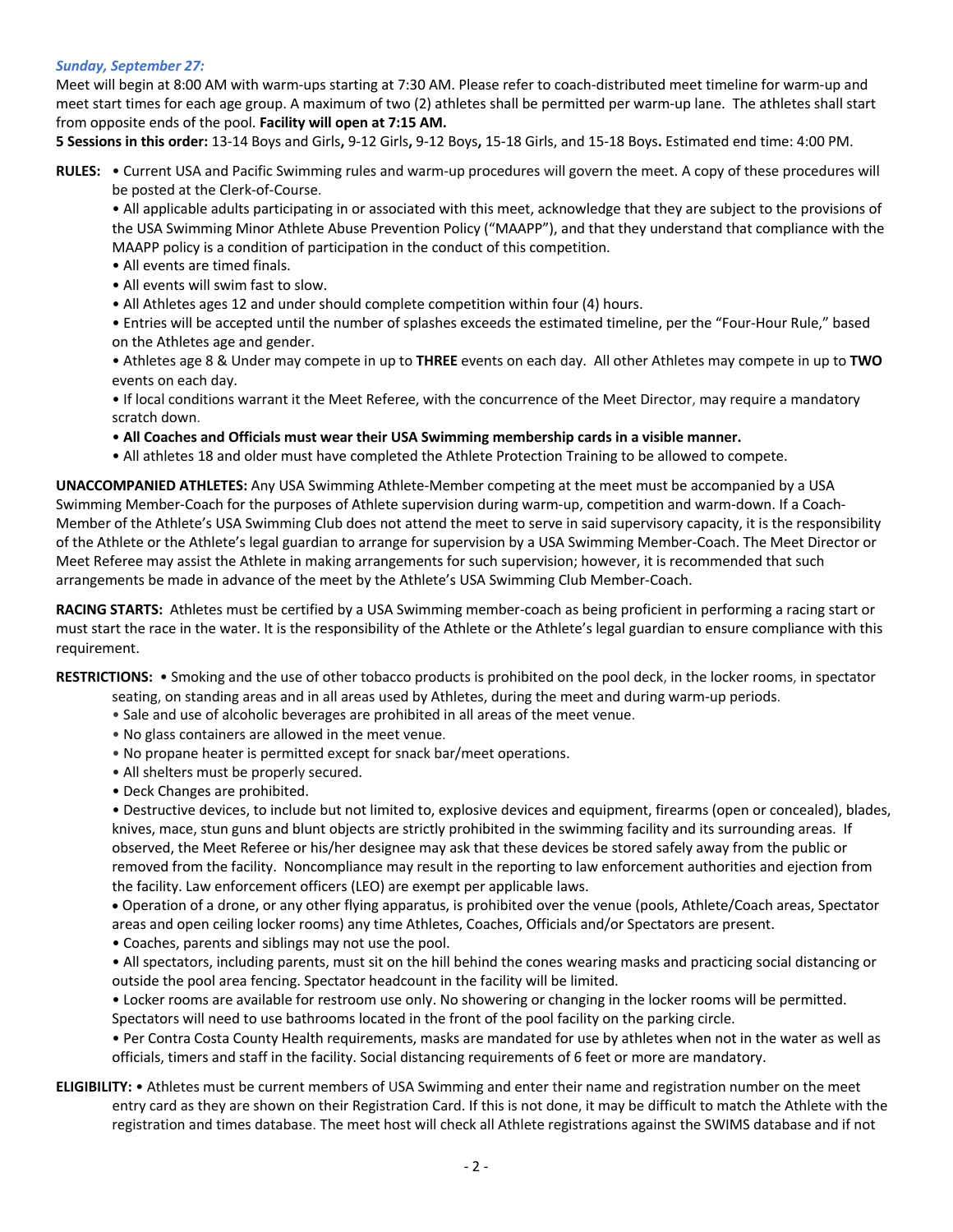found to be registered, the Meet Director shall accept the registration at the meet (a \$10 surcharge will be added to the regular registration fee). Duplicate registrations will be refunded by mail.

- Meet is open only to qualified athletes registered with **Terrapins Swim**.
- Entries with **"NO TIME" will be ACCEPTED.**
- Disabled Athletes are welcome to attend this meet and should contact the Meet Director or Meet Referee regarding any special accommodations on entry times and seeding per Pacific Swimming policy.
- The Athlete's age will be the age of the Athlete on the first day of the meet.

**ENTRY FEES:** Flat fee of \$50.00 per athlete for ages 9 & over or \$25.00 for ages 8 & under. Entries will be rejected if payment is not sent at time of request. No refunds will be made, except mandatory scratch downs.

**ONLINE ENTRIES:** To enter online go to **www.fastswims.com** to receive an immediate entry confirmation. Entering online is a convenience, is completely voluntary, and is in no way required or expected of an Athlete by Pacific Swimming. Online entries will be accepted through **September 19, 2020.**

**MAILED OR HAND DELIVERED ENTRIES**: Entries must be on the attached consolidated entry form. Forms must be filled out completely and printed clearly with Athlete's best time. Entries must be postmarked by **September 17, 2020** or hand delivered by 6:30 PM **September 19, 2020.** No late entries will be accepted. Requests for confirmation of receipt of entries should include a selfaddressed envelope.

**Mail entries to**: **Terrapins Swim Team** P.O. Box 21127, Concord, CA 94521 OR Hand deliver entries to: Terrapins Coaching Staff between 4-7 PM at 3501 Cowell Road, Concord, CA 94518.

**CHECK-IN:** The meet shall be pre-seeded. Athletes shall report to the bull-pen area at their scheduled time for each event wearing masks and practicing social distancing.

**SCRATCHES:** Any Athletes not reporting for or competing in an individual timed final event that they have entered shall not be penalized. Scratches should be submitted by **September 23, 2020** to Coach Dan Cottam at cottamdan55@gmail.com .

**AWARDS:** None.

**ADMISSION:** Free.

**MISCELLANEOUS:** No overnight parking is allowed. Facilities will not be provided after meet hours.

| <b>FRIDAY</b>      |                 |              |           | <b>SATURDAY</b> |                    | <b>SUNDAY</b> |                        |               |                    |  |
|--------------------|-----------------|--------------|-----------|-----------------|--------------------|---------------|------------------------|---------------|--------------------|--|
| $13 - 18$          | <b>8&amp;UN</b> | $9 - 10$     | $11 - 12$ | $13 - 14$       | $15 - 18$          | $9 - 10$      | $11 - 12$<br>$13 - 14$ |               | $15 - 18$          |  |
| (Senior)           |                 |              |           |                 | (Senior)           |               |                        |               | (Senior)           |  |
| <b>OPEN 50 FR</b>  | <b>50 FR</b>    | 200 FR       | 200 FR    | 200 FR          | <b>OPEN 200 FR</b> | 200 IM        | 200 IM                 | 200 FL        | OPEN 200 FL        |  |
| <b>OPEN 400 IM</b> | <b>50 BK</b>    | 100 BK       | 100 BK    | 100 FL          | OPEN 100 FL        | <b>100 FR</b> | <b>100 FR</b>          | <b>100 FR</b> | <b>OPEN 100 FR</b> |  |
| OPEN 500 FR        | <b>50 BR</b>    | <b>50 BR</b> | 200 BR    | 200 BK          | <b>OPEN 100 BR</b> | <b>50 BK</b>  | <b>50 BK</b>           | 200 BR        | <b>OPEN 200 BR</b> |  |
|                    |                 | 50 FL        | 50 BR     | 100 BR          | <b>OPEN 200 IM</b> | 100 BR        | 100 BR                 | 100 BK        | <b>OPEN 100 BK</b> |  |
|                    |                 |              | 50 FL     | 200 IM          |                    | <b>50 FR</b>  | <b>50 FR</b>           |               |                    |  |
|                    |                 |              |           | <b>50 FR</b>    |                    |               |                        |               |                    |  |

### **EVENT SUMMARY**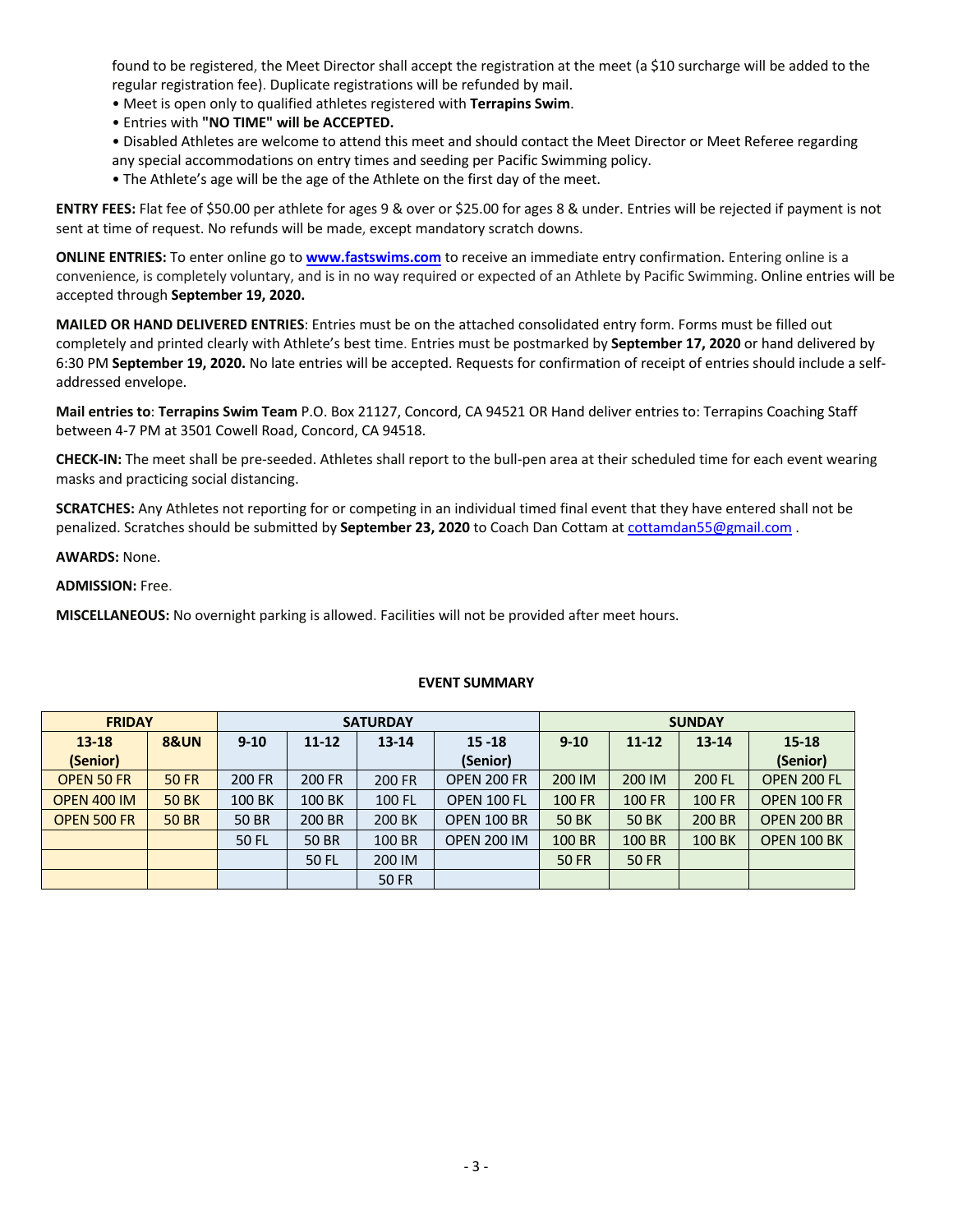# **ORDER OF EVENTS**

| Friday, September 25          |                     |                              |  |  |  |  |  |  |
|-------------------------------|---------------------|------------------------------|--|--|--|--|--|--|
| <b>GIRLS</b><br><b>EVENT#</b> | <b>EVENTS (SCY)</b> | <b>BOYS</b><br><b>EVENT#</b> |  |  |  |  |  |  |
| 1                             | SR OPEN 50 FR*      | 2                            |  |  |  |  |  |  |
| 3                             | SR OPEN 400 IM**    | 4                            |  |  |  |  |  |  |
| 5                             | SR OPEN 500 FR**    | 6                            |  |  |  |  |  |  |
| 7                             | 8 & UN 50 FR        | 8                            |  |  |  |  |  |  |
| q                             | 8 & UN 50 BK        | 10                           |  |  |  |  |  |  |
| 11                            | 8 & UN 50 BR        | 12                           |  |  |  |  |  |  |

\*50 FR - 15-18 only \*\* 400 IM / 500 FR – 13-18, Timers will be provided Athletes entering the 500 must provide their own lap counters.

| Saturday, September 26 |                           |               |  |
|------------------------|---------------------------|---------------|--|
| <b>EVENT#</b>          | <b>EVENT (SCY)</b>        | <b>EVENT#</b> |  |
| 13                     | 13-14 200 Free            | 14            |  |
| 15                     | 13-14 100 Fly             | 16            |  |
| 17                     | 13-14 200 Back            | 18            |  |
| 19                     | 13-14 100 Breast          | 20            |  |
| 21                     | 13-14 200 IM              | 22            |  |
| 23                     | 13-14 50 Free             | 24            |  |
| 25                     | 9-12 200 Free             | 26            |  |
| 27                     | 9-12 100 Back             | 28            |  |
| 29                     | 11-12 200 Breast          | 30            |  |
| 31                     | 9-12 50 Breast            | 32            |  |
| 33                     | 9-12 50 Fly               | 34            |  |
| 35                     | 15-18 Snr OPEN 200 Free   | 36            |  |
| 37                     | 15-18 Snr OPEN 100 Fly    | 38            |  |
| 39                     | 15-18 Snr OPEN 100 Breast | 40            |  |
| 41                     | 15-18 Snr OPEN 200 IM     | 42            |  |

|               | Saturday, September 26    |               |  | Sunday, September 27                |                           |               |  |  |
|---------------|---------------------------|---------------|--|-------------------------------------|---------------------------|---------------|--|--|
| <b>EVENT#</b> | <b>EVENT (SCY)</b>        | <b>EVENT#</b> |  | <b>EVENT#</b><br><b>EVENT (SCY)</b> |                           | <b>EVENT#</b> |  |  |
| 13            | 13-14 200 Free            | 14            |  | 43                                  | 13-14 200 Fly             | 44            |  |  |
| 15            | 13-14 100 Fly             | 16            |  | 45                                  | 13-14 100 Free            | 46            |  |  |
| 17            | 13-14 200 Back            | 18            |  | 47                                  | 13-14 200 Breast          | 48            |  |  |
| 19            | 13-14 100 Breast          | 20            |  | 49                                  | 13-14 100 Back            | 50            |  |  |
| 21            | 13-14 200 IM              | 22            |  | 51                                  | 9-12 200 IM               | 52            |  |  |
| 23            | 13-14 50 Free             | 24            |  | 53                                  | 9-12 100 Free             | 54            |  |  |
| 25            | 9-12 200 Free             | 26            |  | 55                                  | 9-12 50 Back              | 56            |  |  |
| 27            | 9-12 100 Back             | 28            |  | 57                                  | 9-12 100 Breast           | 58            |  |  |
| 29            | 11-12 200 Breast          | 30            |  | 59                                  | 9-12 50 Free              | 60            |  |  |
| 31            | 9-12 50 Breast            | 32            |  | 61                                  | 15-18 Snr OPEN 200 Fly    | 62            |  |  |
| 33            | 9-12 50 Fly               | 34            |  | 63                                  | 15-18 Snr OPEN 100 Free   | 64            |  |  |
| 35            | 15-18 Snr OPEN 200 Free   | 36            |  | 65                                  | 15-18 Snr OPEN 200 Breast | 66            |  |  |
| 37            | 15-18 Snr OPEN 100 Fly    | 38            |  | 67                                  | 15-18 Snr OPEN 100 Back   | 68            |  |  |
| 39            | 15-18 Snr OPEN 100 Breast | 40            |  |                                     |                           |               |  |  |
| 41            | 15-18 Snr OPEN 200 IM     | 42            |  |                                     |                           |               |  |  |

Use the following URL to find the time standards: http://www.pacswim.org/swim-meet-times/standards